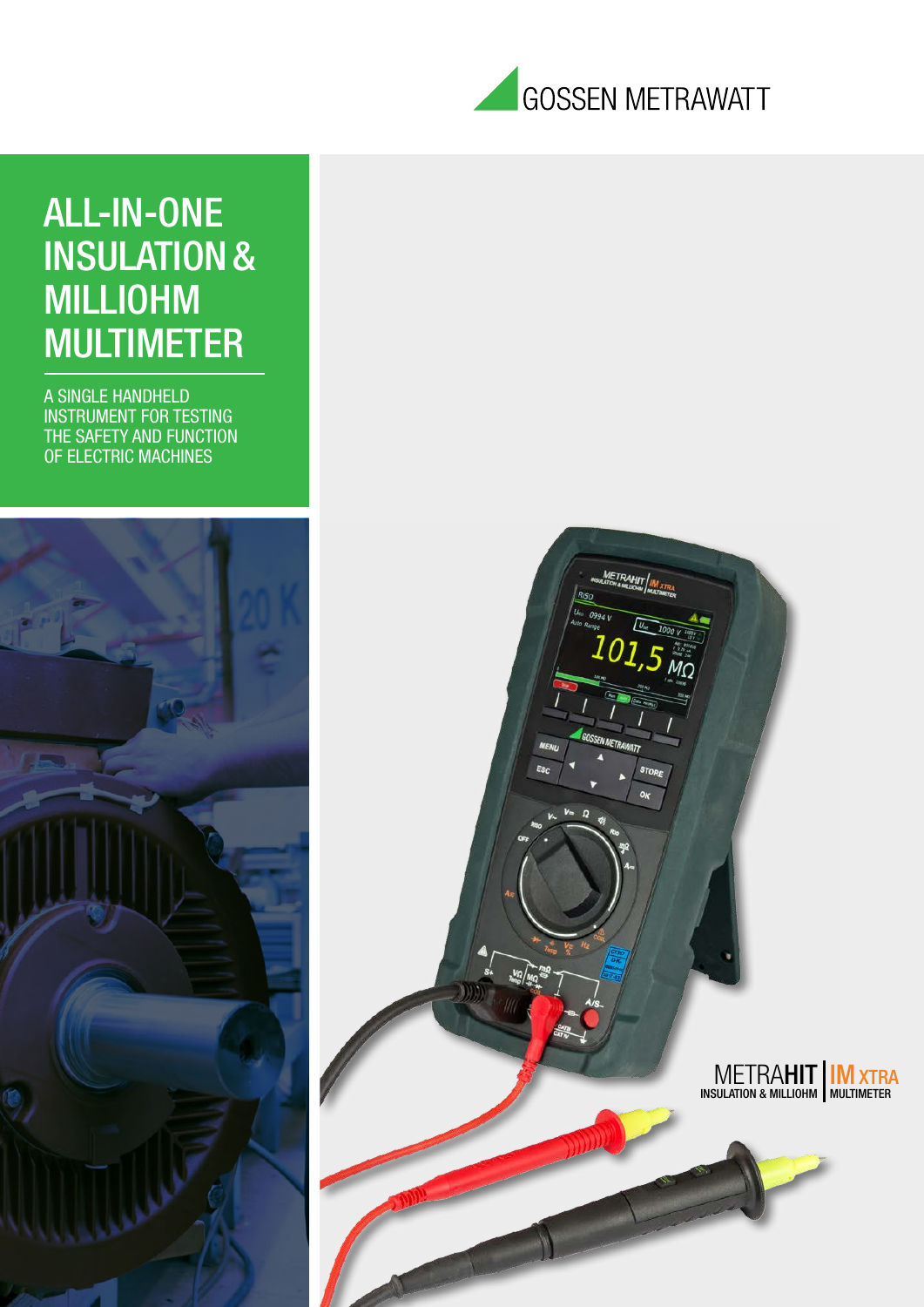

Multimeter and Milliohmmeter, Insulation and Coil Tester for Service and Diagnostics at Electric Machines and Systems

METRAHIT IM XTRA BT SW Set (with Bluetooth and Software IZYTRON.IQ) ARTICLE NO. M273C

Information regarding packages and accessories is included in the data sheet.



\* COIL TEST ADAPTER not included in scope of delivery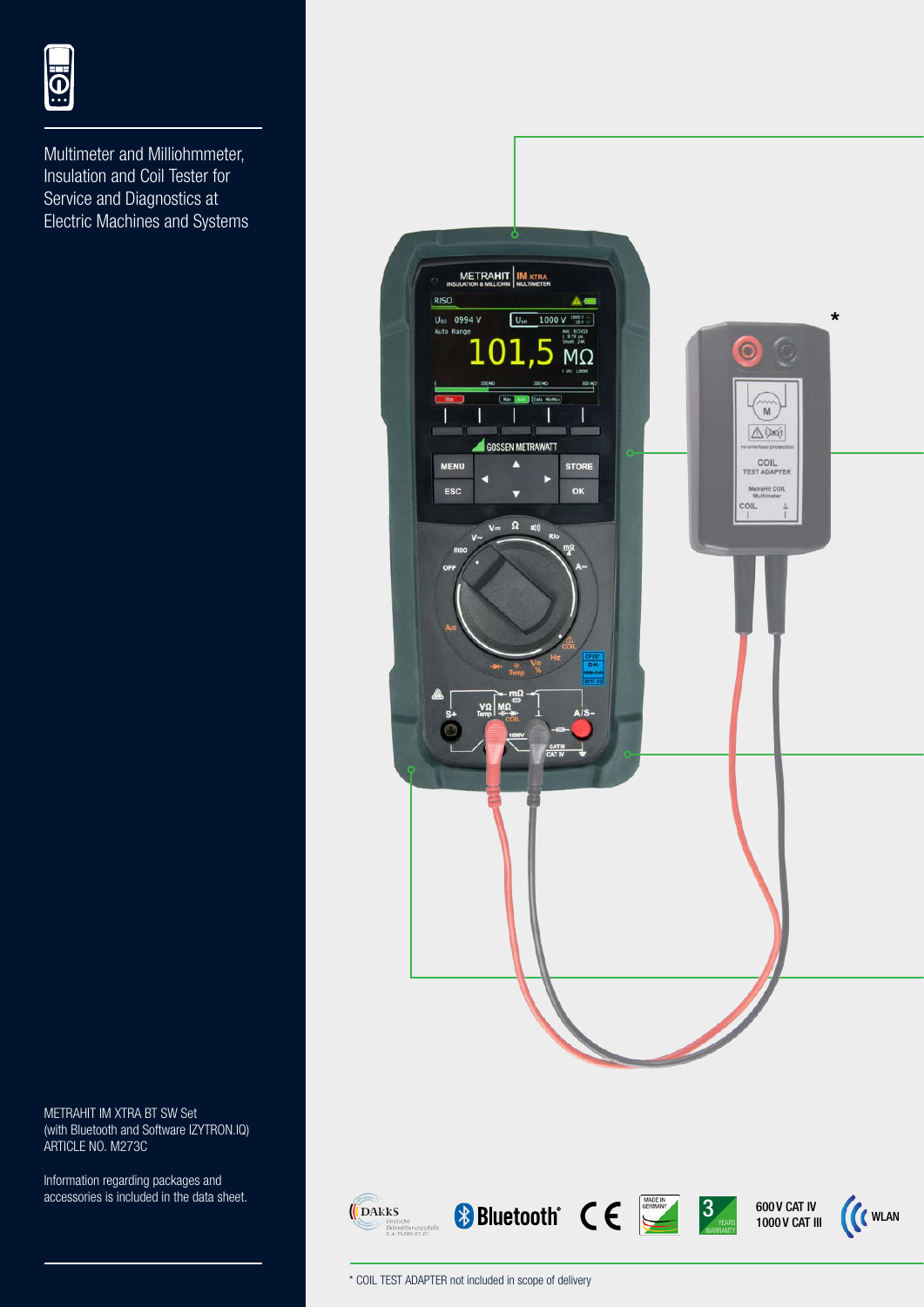The METRAHIT IM XTRA is a portable, extremely rugged multimeter designed for use in the field.

It's suitable for maintenance, service and diagnostics at electric machines, drive units and systems, for example in automotive, energy and automation applications.

The all-in-one instrument includes all of the measuring functions of a TRMS digital multimeter, an insulation resistance measuring instrument, a milliohmmeter with 4-wire measuring technology and a coil short circuit tester. And thus it's ideal for safety testing and diagnostics at electric and hybrid vehicles, as well as all types of electric machines.

### ADDITIONAL FEATURES

- **Bluetooth or WIFI interface**
- Color graphic display with analog bargraph
- **ABS: automatic blocking sockets**
- Including software license for IZYTRON.IQ Business Starter
- **DAkkS calibration certificate**

### METRAHIT IM XTRA SPECIAL FEATURES

#### Modular power supply

Standard quick-change rechargeable lithium battery, optional WPC module for inductive charging and mains module with USB port, module replacement without interrupting the measuring circuit thanks to touch protected module socket.

- Push/print function Transfers measured values to application software by simply pressing a key
- Programmable sequences Test routines with data storage
- Probe with keys Start/stop and store

#### ALL-IN-ONE

All relevant safety tests and multimeter functions for troubleshooting and diagnostics at electric machines in a single handheld instrument:

- Insulation measurement up to 3.1 GQ with max. 1 kV
- 4-wire milliohm measurement with Kelvin clips/probes
- Coil interturn short-circuit test with 1 kV test voltage
- **Extensive multimeter measuring functions**

### INTERTURN SHORT-CIRCUIT TEST

Surge tests within an inductance range of 10 μH to 50 mH (at 100Hz) in combination with the optional COIL TEST ADAPTER. This range corresponds to motors in accordance with DIN standards with power ratings of roughly 15 kVA to 80 MVA.

A universal adapter for motors with medium power ratings is in preparation.

### MILLIOHM MEASUREMENT

**Kelvin connection for 4-wire milliohm measurement.** Compensates for influences resulting from cable and contact resistances which mustn't be neglected when measuring very small resistances. Measuring current can be set to 200 mA or 1 A. Measurement of contact resistances, for example at welded and riveted joints and on aircraft outer skins (lightning protection and wick test), or equipotential bonding is measured in accordance with UN ECE R100 in hybrid and electric vehicles.



 $\blacksquare$  2-wire R<sub>low</sub> measurement with 200 mA test current. Low-resistance measurement per EN 61557-4 / VDE 0413, part 4, for earth, protective and equipotential bonding conductors.

#### INSULATION RESISTANCE MEASUREMENT

- Insulation resistance measurement up to 3.1 GΩ with detection of interference voltage; test voltages: 50 V, 100 V, 250 V, 500 V and 1000 V
- EN 61557-2 / VDE 0413-2
- DAR: dielectric absorption rate
- PI: polarization index

#### MULTIMETER FUNCTIONS

- $\blacksquare$  Multimeter for:  $V_{AC, DC, AC+DC, FL}$ A<sub>AC, DC, AC+DC, FIL</sub>, Hz, Ω, F, °F/°C, continuity/diode, %, RPM, low-pass filter
	-
- TRMS AC / AC+DC measurement for current/voltage up to 10/100 kHz
- Data hold function
- **Data logger**
- $\blacksquare$  Measuring category: CAT III 1000 V / CAT IV 600 V